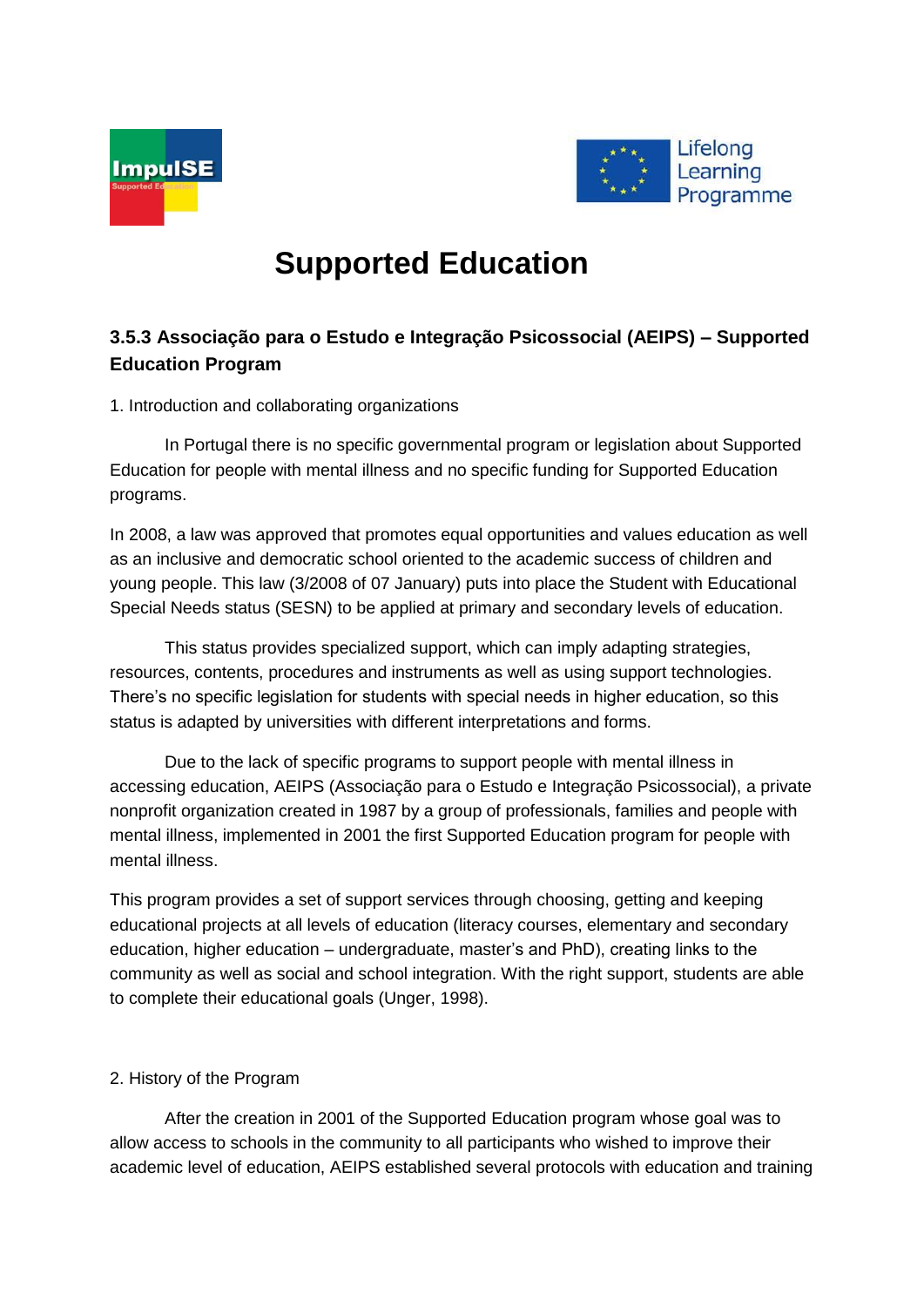centers as well as schools and universities, providing support to students and acting as a consultant to teachers and schools in order to ensure students' academic success.

There were two key moments in divulging Supported Education in Portugal: The first was in 2004 when AEIPS organized the international conference "Participation and Empowerment of People with Mental Illness and their Families," which included a presentation by Lies Korevaar entitled "The Supported Education Program in Rotterdam" and another by Ana Franco and Fatima Freitas entitled "Uma oportunidade para voltar a estudar: modelo de educação apoiada para pessosas com doença mental." The second one was in 2007 when AEIPS organized a Supported Education conference entitled "Educação Apoiada: Suportes educativos para jovens e adultos com doença mental no ensino básico, secundário e superior," with the participation as keynote speakers of Steve Szivalgyi and Judith Cook.

## 3. Philosophy, Mission & Principles

Educational support programs are an important support resource for people with mental illness facilitating going back to school and supporting their school projects in formal and natural settings. Supported Education programs consist of the promotion of integration in schools and universities and are based on an empowerment perspective (Ornelas, 2008).

The acquisition of new knowledge and the improvement of academic qualifications are fundamental factors for increasing job opportunities and career development. Other positive consequences of participating in natural educational environments are the development of new social relations with colleagues and teachers, the increase of selfconfidence and personal strength and developing a new personal identity (from a role of patient to a role of student), thereby contributing to the recovery process (Frado, 1993; Ornelas, 2008; Pomeroy & Pape, 1999).

The Supported Education model aims to support the integration of people with mental illness that wish to proceed with their studies in an educational setting where they may experience life as students and not as psychiatric patients (Bellamy & Mowbray, 1998).

Supported Education is defined as education in integrated settings for people with mental illness that want to go back to school requiring ongoing support services to be successful in the educational environment (Unger, 1990).

AEIPS's Supported Education program has the mission to increase the academic qualification of people with mental illness at all levels of education and in regular educational environments.

Increasing candidates' qualifications improves their access to better jobs in the open labor market.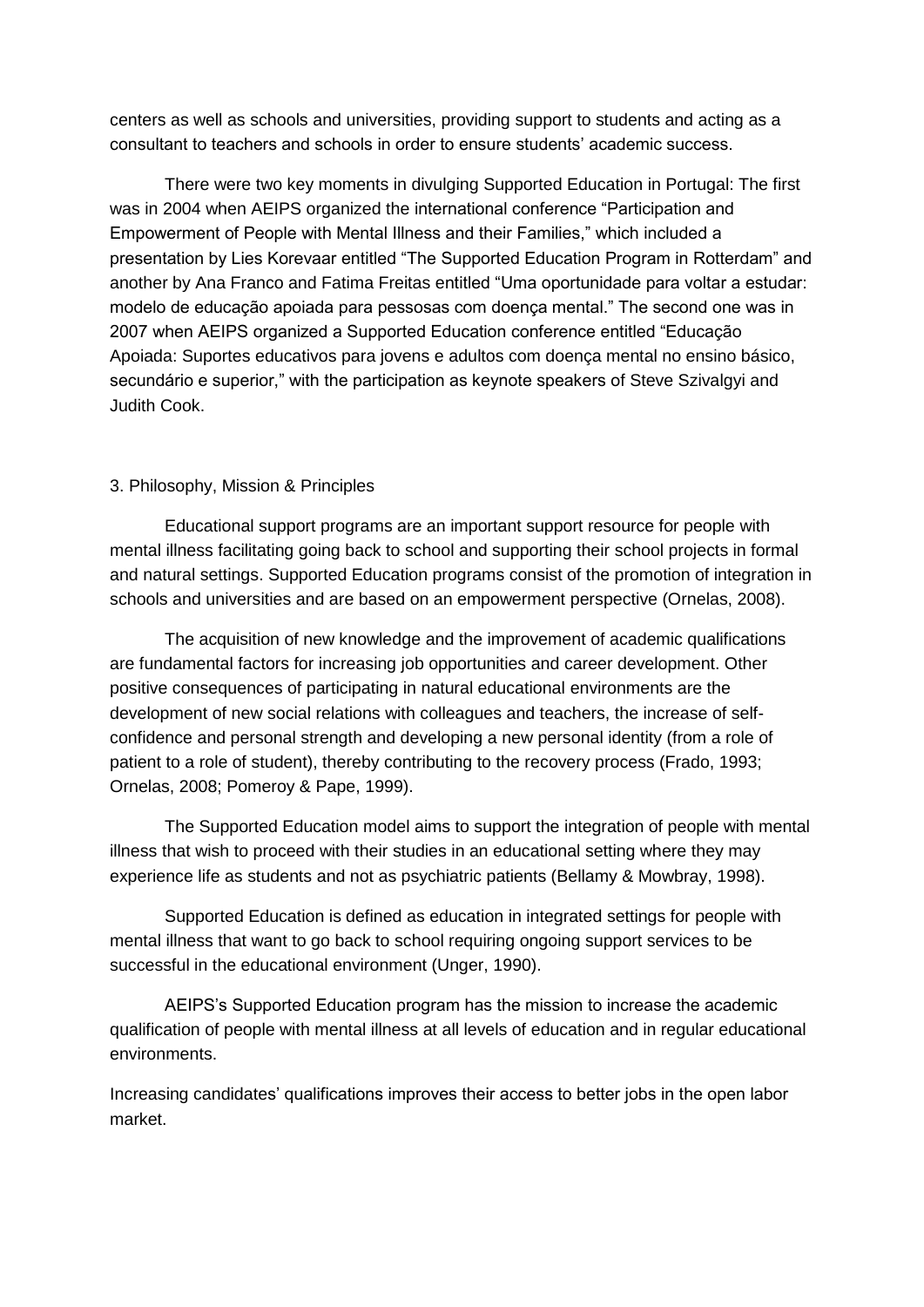The program's goals are: to foster participants' enrollment in educational projects; to support participants' access to schools and universities in the community; and to provide a support service that contributes to successful educational projects.

The values of the program include domains such as: the use of natural resources, for instance access to libraries, study rooms etc.; a continued support that may be provided within or out of the school setting through support meetings, support in filling out forms for application/registration, etc.; individualization of support taking into consideration students' needs and skills; accessibility to schools and training settings through sharing information about educational opportunities; and service coordination to improve natural support and academic success.

## 4. Participants

Supported Education participants are people with mental illness and who are enrolled in AEIPS, are over 18 years old and intend to pursue an educational goal. In 2013, the Supported Education program gave support to 16 students in choosing, getting and keeping educational projects: nine students in higher education, one student in secondary education, four students in basic education and two students in short-term educational courses.

## 5. Services and Activities

This program provides three types of support:

- A. Individual educational program;
- B. Students group and a college students group;
- C. Free study and supported study.

## A. Individual educational program

Corresponds to the support provided individually in order to ensure access to and maintenance of the educational project of students' choice and interest. This support is provided at several levels:

 The choice of the educational project, analyzing the previous school career, the clarification of educational goals and outlining the individual educational plan;

 Access to school: promoting the relationship between the student and the school, support in the enrollment and application process, applications for scholarships, the choice of routes and transport to school;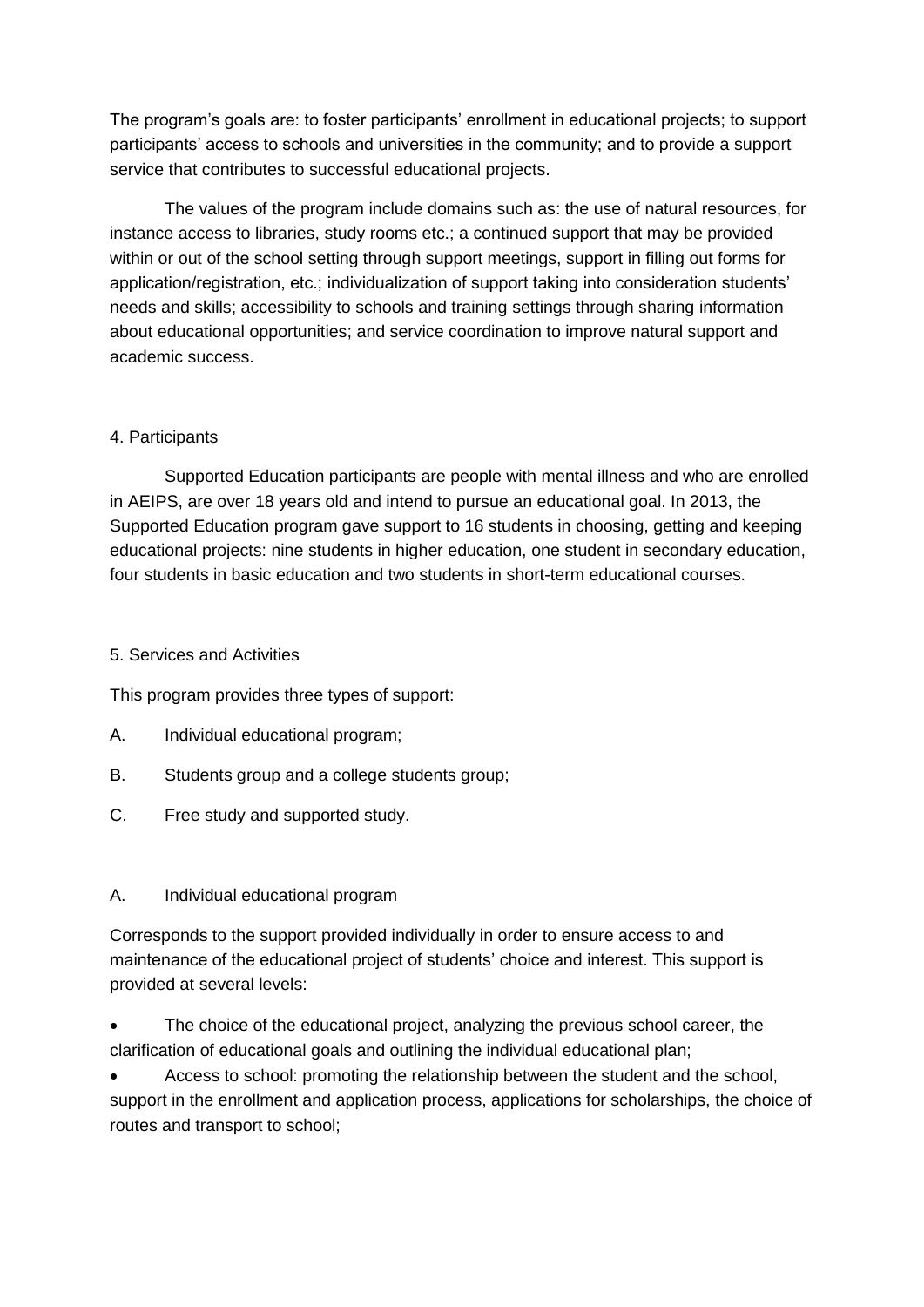Coordination of resources and maintenance of the educational project: a set of brackets provided within the school (with the consent or request of the student) and out of the school.

## B. Students group and college students group

This weekly meeting was established in order to respond to supporting the needs of students. In collaboration with the participants, several goals for this group were defined:

- Sharing and reflecting on the school experience and training;
- Learning to take and organize notes and information;
- Developing skills and study methods;
- Establishing goals and how to reach them;
- Discussing ways to handle the pressure of exams and assessments;
- **•** Discussing the relationship with peers and teachers;
- Providing effective support among group members in carrying out work.

## C. Free study and supported study

Our community center provides study rooms, as well as resource materials such as computer equipment, Internet access and photocopying. Each student can use these spaces as previously planned.

Monitoring also includes a study plan and an individualized support program, and provides information for accessing other resources in the community (libraries, conferences, study places, etc.).

Examples of services and activities that we provide are:

At school:

- support with filling out forms for application/registration
- getting information about, and making applications for financial aid for students
- helping students to discover and use school resources (library, cafeteria, academic tutor)
- speaking with teachers and negotiating reasonable accommodation
- linking with student support office

Outside school:

- organizing time and study methods
- providing resources (study rooms, Internet, computers)
- use of community resources (libraries, conferences)
- student support group (weekly meeting established in order to respond to students'

needs: sharing experiences and peer support; time management; developing study methods;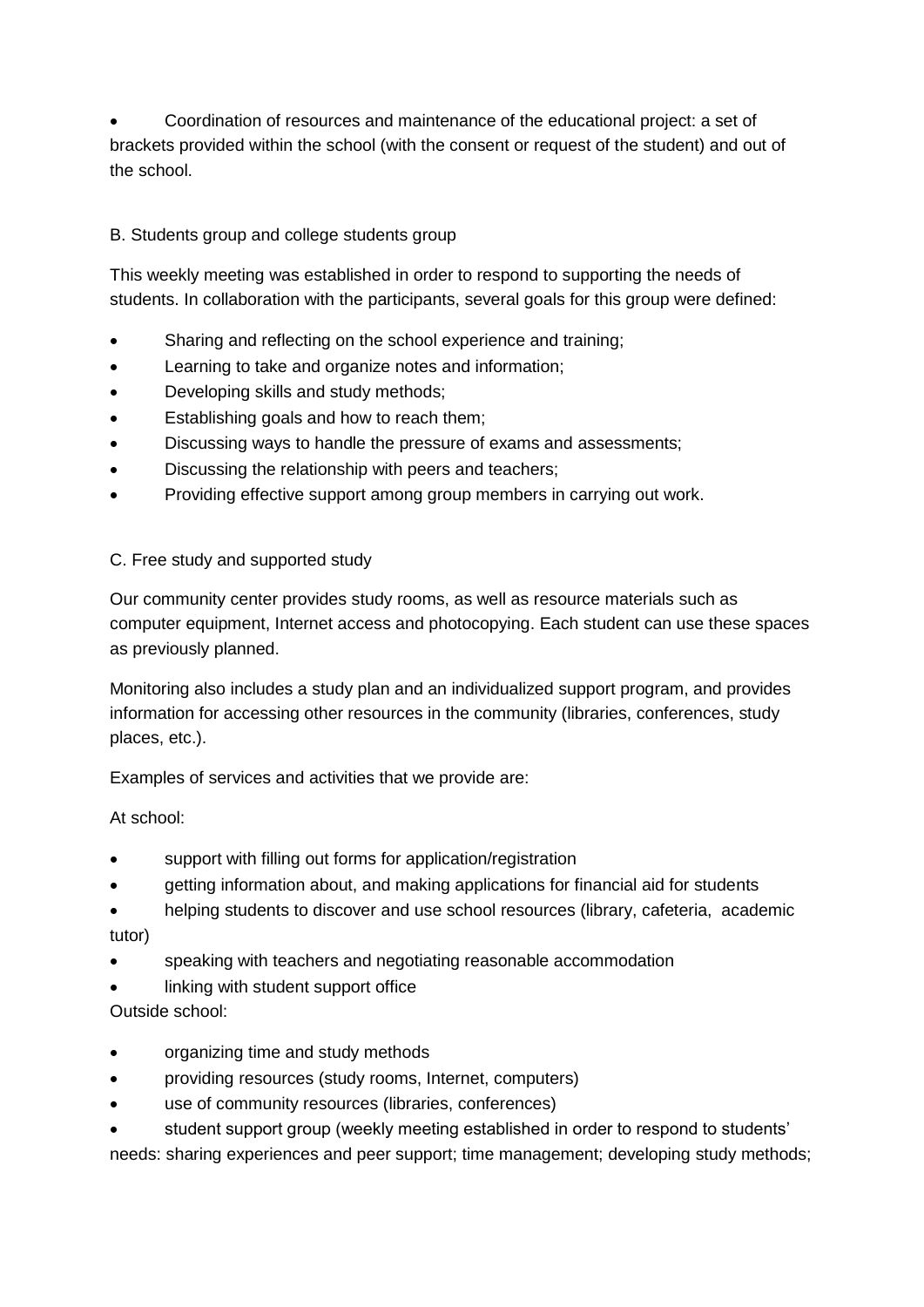selecting classes; test preparation; homework; relationships (peers and teachers; problem solving).

An example of a Supported Education plan for a student to access and maintain a graduate course in geography:

1. Definition of a general schedule with classes, study time and sports (jogging on the university campus);

2. Individual weekly meetings – "we spoke about everything, integration difficulties, my successes and less good moments";

3. Support and monitoring in the application for a scholarship;

4. Collaboration with the head of the University Students' Support Office to access Students' Special Needs Status, which offers some of the following possibilities:

- a. Changes in the timelines for assignments;
- b. Taking the exams in a separate room;
- c. Part-time status

"It is important to note that I did not need these services because the main support was given by the Supported Education program."

5. Students Support Group – "The participation in the students group was essential for sharing experiences and defining strategies."

## 6. Evaluation

In 2011, a program evaluation was carried out to evaluate the level of satisfaction of students regarding the service provided by the Supported Education program. All students (N=20) enrolled in the program filled out a questionnaire, "Qualitative Indicators for Supported Education Service Users," which was adapted from "Qualitative Indicators for Supported Employment Service Users," developed under the Supported Employment Project of the EU Equal Program. It used a Likert scale ranging from 1 (never) to 5 (always) with five factors: Welcoming, Self-determination, School Integration, Support in Maintenance, Rights and Duties. The mean of the results in all factors was 4 or above 4, which means that there was an overall satisfaction with the program quality.